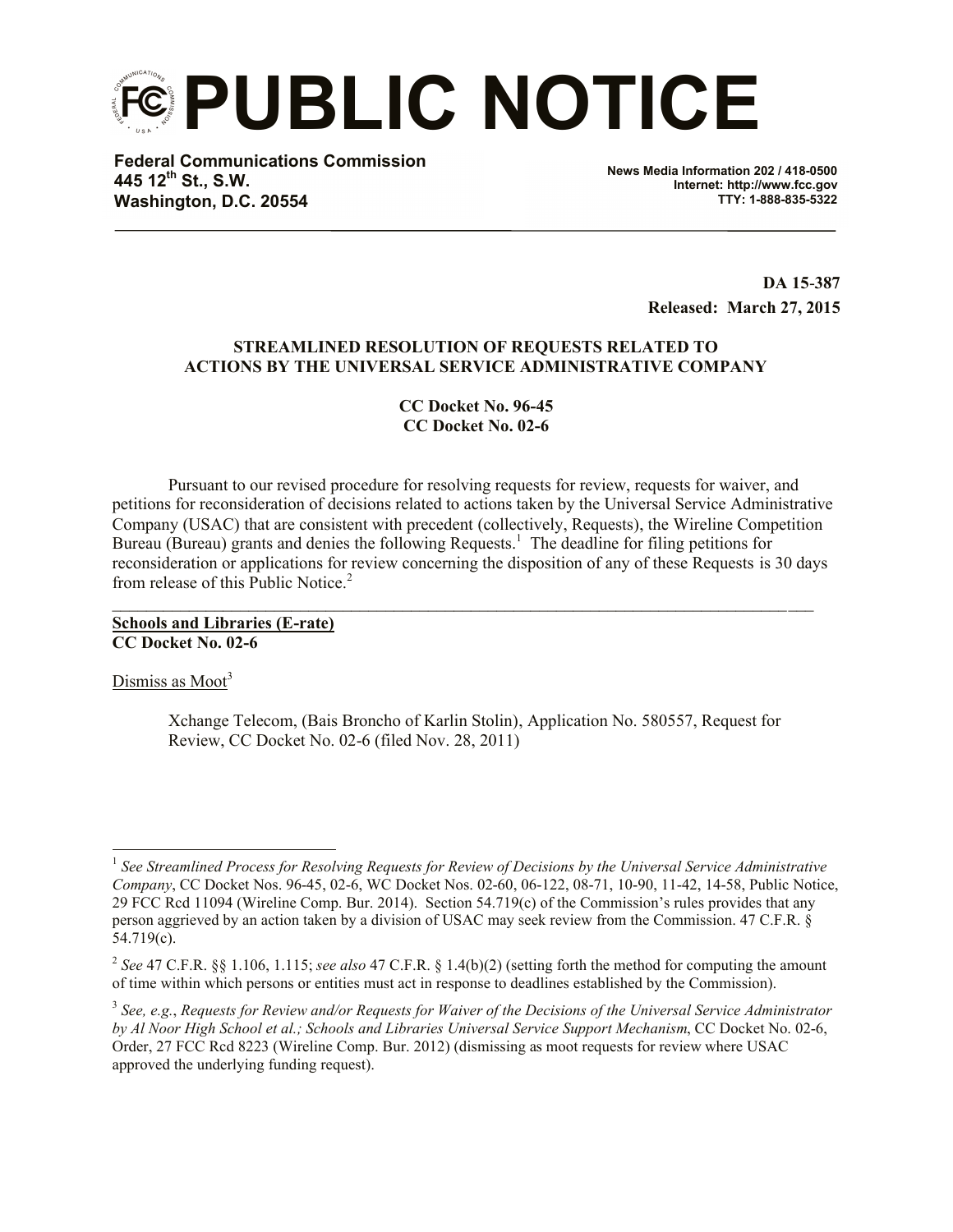$G$ ranted<sup>4</sup>

*Equipment Transfer*<sup>5</sup>

Montgomery County School District R-II, Application No. 727886, Request for Review, CC Docket No. 02-6 (filed Oct. 27, 2010)

## *Failure to Timely Respond to USAC with Information*<sup>6</sup>

Mount Abraham High School 28, Application No. 982970, Request for Waiver, CC Docket No. 02-6 (filed Feb. 18, 2015)

Robinson Elementary School, Application No. 981824, FRN 2676613, Request for Waiver, CC Docket No. 02-6 (filed Feb. 18, 2015)

Robinson Elementary School, Application No. 981824, FRN 2676641, Request for Waiver, CC Docket No. 02-6 (filed Feb. 18, 2015)

*Failure to Consider Price as the Primary Factor in Vendor Selection Process*<sup>7</sup>

Wilson School District #7, Application No. 771668, Request for Review, CC Docket No. 02-6 (filed July 9, 2014)

Wilson School District #7, Application No. 836390, Request for Review, CC Docket No. 02-6 (filed July 10, 2014)

l <sup>4</sup> We remand these applications to USAC and direct USAC to complete its review of the applications and issue a funding commitment or a denial based on a complete review and analysis no later than 90 calendar days from the release date of this Public Notice. In remanding these applications to USAC, we make no finding as to the ultimate eligibility of the services or the petitioners' applications. We also waive sections 54.507(d) and 54.514(a) of the Commission's rules and direct USAC to waive any procedural deadline that might be necessary to effectuate our ruling. *See* 47 C.F.R. § 54.507(d) (requiring non-recurring services to be implemented by September 30 following the close of the funding year); 47 C.F.R. § 54.514(a) (codifying the invoice filing deadline).

<sup>5</sup> *See, e.g., Requests for Waiver by Abbeville County School District, Union County School District, Williamsburg County School District.; Schools and Libraries Universal Service Support Mechanism*, CC Docket No. 02-6, Order, 25 FCC Rcd 14494 (Wireline Comp. Bur. 2010) (granting appeals to allow districts to transfer funding commitments from closed schools to other eligible entities within the district); 47 C.F.R. § 54.513(d).

<sup>6</sup> *See, e.g., Requests for Review of the Decision of the Universal Service Administrator by Alpaugh Unified School District et al.; Schools and Libraries Universal Service Support Mechanism*, CC Docket No. 02-6, Order, 22 FCC Rcd 6035 (2007); *Requests for Review of Decisions of the Universal Service Administrator by Ben Gamla Palm Beach et al.; Schools and Libraries Universal Service Support Mechanism*, CC Docket No. 02-6, Order, 29 FCC Rcd 1876 (Wireline Comp. Bur. 2014) (granting requests for review for applicants that had been denied funding because they failed to respond to USAC's request for information within the USAC-specified time frame).

<sup>7</sup> *See, e.g.*, *Requests for Review of Decisions of the Universal Service Administrator by Allendale County School District et al.; Schools and Libraries Universal Service Support Mechanism*, CC Docket No. 02-6, Order, 26 FCC Rcd 6109, 6114-15, para. 9 (Wireline Comp. Bur. 2011) (granting appeals where the record demonstrated that applicants gave the most weight to price during the bid evaluation process).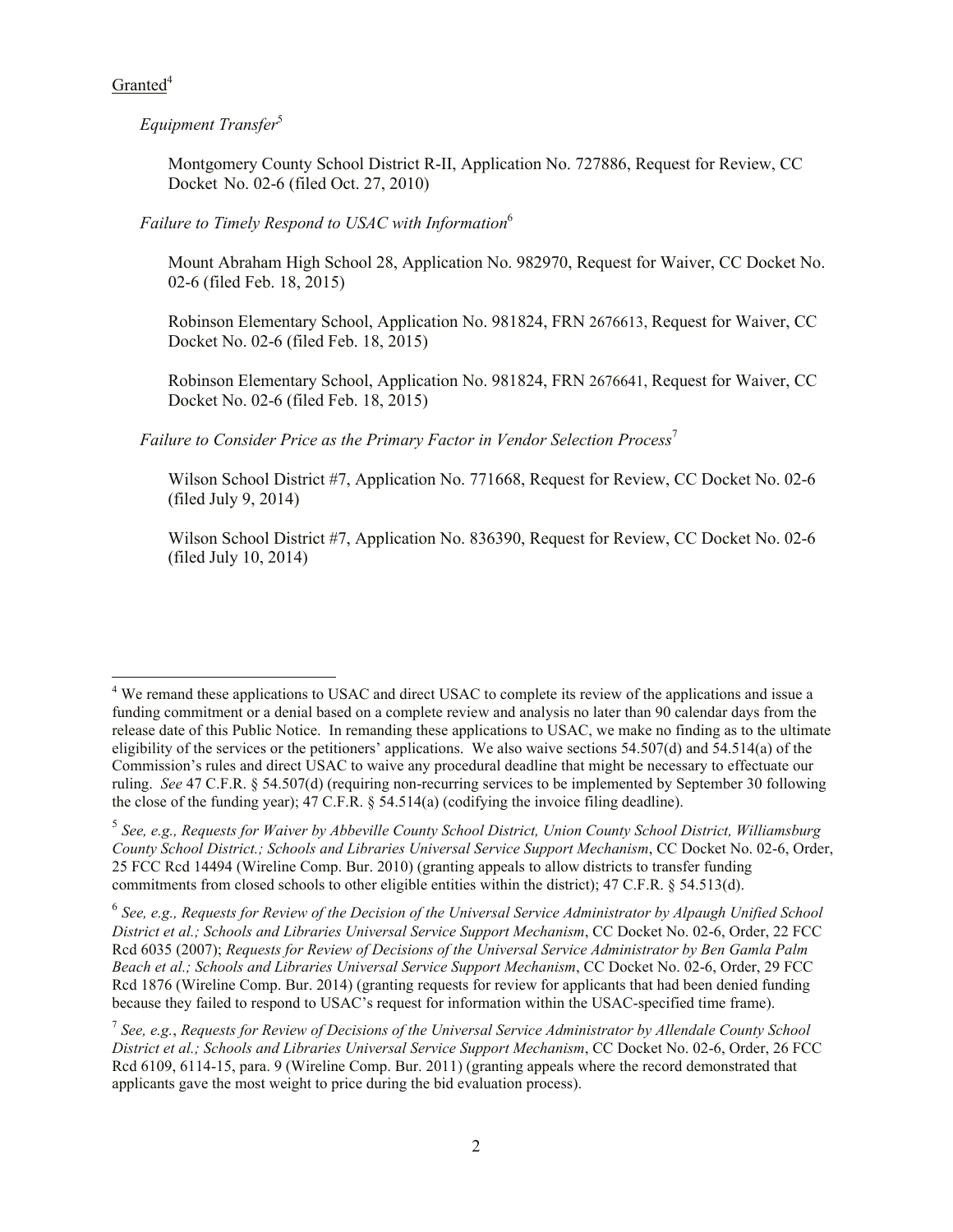*Considering Price of Eligible and Ineligible Items as Primary Factor in Vendor Selection Process*<sup>8</sup>

Alhambra Elementary School District #68, Application No. 900314, Request for Review and Waiver, CC Docket No. 02-6 (filed Aug. 1, 2014)

*Ministerial and/or Clerical Error Resulting in Appearance of 2-in-5 Rule Violation*<sup>9</sup>

Bridgeport School District, Application Nos. 741345, 548892, Request for Review and Petition for Waiver, CC Docket No. 02-6 (filed Oct. 16, 2014)

*Selecting Lowest Priced Responsive Service Offering Where Price Was Not Primary Factor in Vendor Selection Process* 10

Biblioteca Abelardo Diaz Alfaro, Application Nos. 753259, 752817, Request for Review and Waiver, CC Docket No. 02-6 (filed Jan. 24, 2014, supplemented Aug. 25, 2014)

Biblioteca Abelardo Diaz Alfaro, Application No. 867068, Request for Review and Waiver, CC Docket No. 02-6 (filed June 30, 2014)

Biblioteca Abelardo Diaz Alfaro, Application No. 920752, Request for Review and Waiver, CC Docket No. 02-6 (filed July 15, 2014)

*Discount Calculation*<sup>11</sup>

Mesivta High School of Greater Miami, Application No. 873862, Request for Review, CC Docket No. 02-6 (filed Oct. 22, 2012)

<sup>10</sup> *See, e.g.*, *Requests for Review of Decisions of the Universal Service Administrator by Allendale County School District et al.; Schools and Libraries Universal Service Support Mechanism*, CC Docket No. 02-6, Order, 26 FCC Rcd 6109, 6115-17, paras. 10-12 (Wireline Comp. Bur. 2011) (granting waiver of requirement that price of E-rate supported services be the primary factor in bid evaluation where the petitioner demonstrated that it selected the least expensive responsive bid for E-rate eligible services).

 8 *See, e.g., Requests for Review of Decisions of the Universal Service Administrator by Coolidge Unified School District 21; Schools and Libraries Universal Service Support Mechanism*, CC Docket No. 02-6, Order, 28 FCC Rcd 16907 (Wireline Comp. Bur. 2013) (waiving sections 54.504 and 54.511 of the Commission's rules where the record demonstrates that the applicant would have selected the same vendor if it had excluded the price of ineligible items from the "cost" criterion).

<sup>9</sup> *See, e.g.*, *Request for Review of a Decision of the Universal Service Administrator by Hemet Unified School District; Schools and Libraries Universal Service Support Mechanism*, CC Docket No. 02-6, Order, 24 FCC Rcd 12725, 12727, para. 5 (Wireline Comp. Bur. 2009) (granting request for review where applicant has demonstrated that it inadvertently omitted four funding request numbers from applicant's request for extension of the implementation of services deadline); *Requests for Waiver and Review of Decisions of the Universal Service Administrator by Ann Arbor Public Schools et al.*; *Schools and Libraries Universal Service Support Mechanism*, CC Docket No. 02-6, Order, 25 FCC Rcd 17319, 17320 nn.14 & 16 (Wireline Comp. Bur. 2010) (permitting applicants to correct the pre-discount price to match the contract rate and to correct mistake concerning list of Block 4 entities based on findings of inadvertent clerical errors by applicants).

<sup>11</sup> *See, e.g., Requests for Waiver and Review of Decisions of the Universal Service Administrator by Aberdeen School District 5 et al*.; *Schools and Libraries Universal Service Support Mechanism*, CC Docket No. 02-6, Order, 27 FCC Rcd 2152 (Wireline Comp. Bur. 2012) (finding that petitioners demonstrated that they are eligible for the discount level requested); 47 C.F.R. § 54.505.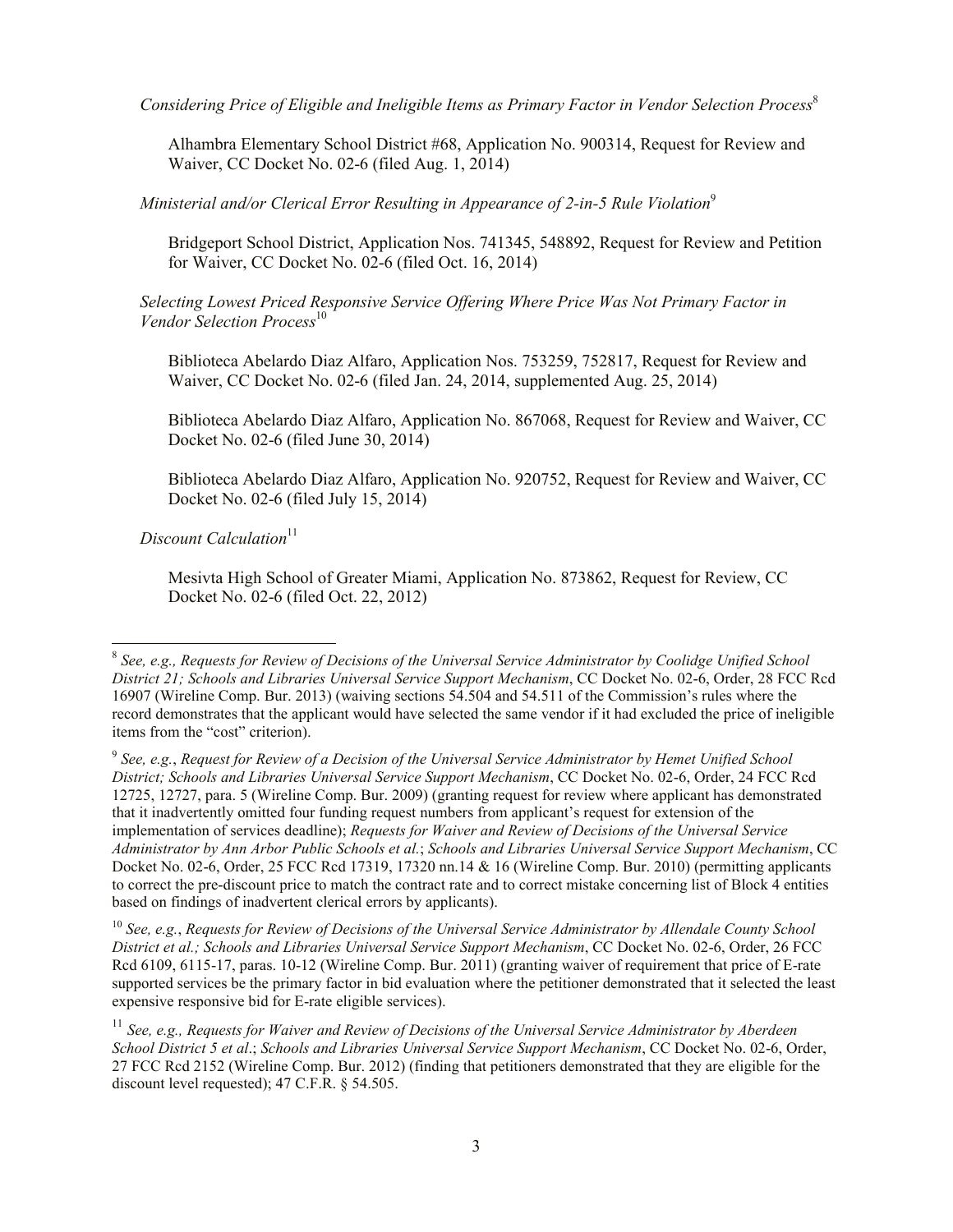*Providing Applicants 15 days to Submit Supporting Discount Calculation Documentation*<sup>12</sup>

AIM High Children's Services, Application Nos. 862869, 866060, Request for Review, CC Docket No. 02-6 (filed Feb. 4, 2014)

ICEF Public Schools Consortium, Application No. 982545, Request for Review, CC Docket No. 02-6 (filed Jan. 26, 2015)

Nez Perce Joint School District, Application No. 859178, Request for Review, CC Docket No. 02-6 (filed Feb. 12, 2013)

Omega Schools, Application No. 811951, Request for Waiver and Review, CC Docket No. 02-6 (filed July 17, 2012)

Our Lady of the Lakes, Application No. 808387, Request for Review, CC Docket 02-6 (filed Feb. 13, 2012)

Prairie-Hills Elementary School District, Application No. 982526, Request for Review, CC Docket No. 02-6 (filed Nov. 20, 2014)

The Strong-Huttig Public School District, Application Nos. 961066, 964124, 978212, Request for Review, CC Docket No. 02-6 (filed Nov. 10, 2014)

Yeshiva Gedola of Woodlake Village Inc., Application No. 798734, CC Docket No. 02-6 (filed May 7, 2012)

*Authority to Apply for Support on Behalf of Consortium Members*<sup>13</sup>

l

Kan-ed, Kansas Board of Regents, Application No. 449052, Request for Review, CC Docket No. 02-6 (filed Jan. 6, 2012)<sup>1</sup>

<sup>12</sup> *See, e.g.*, *Requests for Review of the Decision of the Universal Service Administrator by Academia Claret et al.; Schools and Libraries Universal Service Support Mechanism,* CC Docket No. 02-6, Order, 21 FCC Rcd 10703, 10709, para. 14 (Wireline Comp. Bur. 2006) *; Requests for Waiver and Review of Decisions of the Universal Service Administrator by Bright Star Schools Consortium et al.; Schools and Libraries Support Mechanism*, CC Docket No. 02-6, Order, 28 FCC Rcd 11204, 11204, para. 1 (Wireline Comp. Bur. 2013) (granting applicants a limited 15-day opportunity to file additional documentation to support their calculation of the correct discount rate). Consistent with precedent, we also find good cause exists to waive section 54.720(a) of the Commission's rules, which requires that petitioners file their appeals within 60 days of an adverse USAC decision, for Omega Schools and Prairie-Hills Elementary School District. *See Requests for Review and/or Waiver of Decisions of the Universal Service Administrator by ABC Unified School District et al.; Schools and Libraries Universal Service Support Mechanism,* Order, 26 FCC Rcd 11019, 11019, para. 2 (Wireline Comp. Bur. 2011) (waiving the filing deadline for petitioners who submitted their appeals to the Commission or USAC only a few days late).

<sup>13</sup> *See Modernizing the E-rate Program for Schools and Libraries,* WC Docket No. 13-184, Report and Order and Further Notice of Proposed Rulemaking, 29 FCC Rcd 8870, 8742, para. 180 (2014) (*E-rate Modernization Order*) (a consortium may show that it is authorized to order eligible services for applicants by providing relevant state statutes or regulations). *See also e.g.*, *Requests for Review of Decisions of the Universal Service Administrator by Bootheel Consortium et al.; Schools and Libraries Universal Service Support Mechanism,* CC Docket 02-6, Order, 22 FCC Rcd 8747, 8750, para. 6 (Wireline Comp. Bur. 2007) (letters of agency not necessary where a state statute gave procurement authority to the state agency).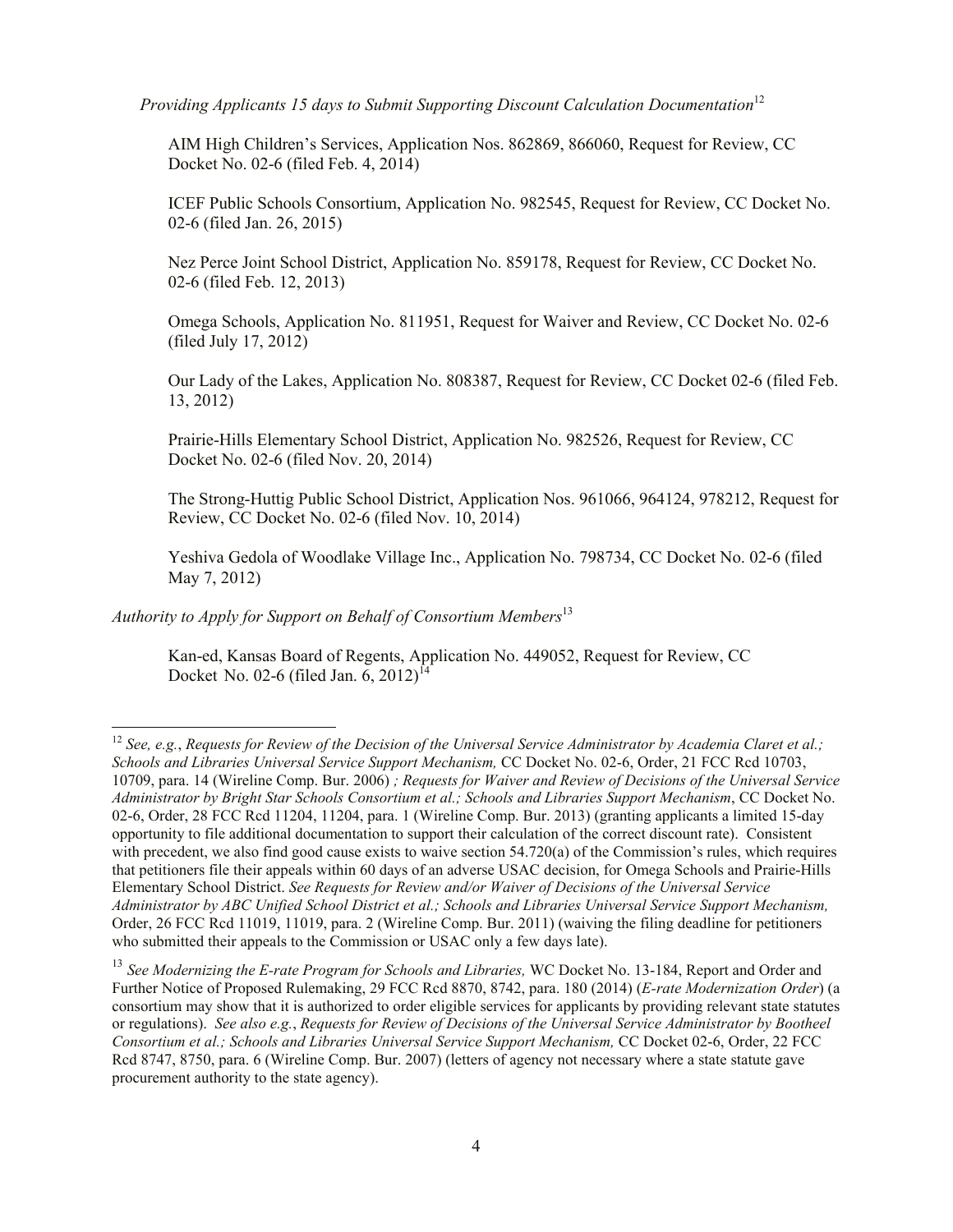*Allowing Multi-Year Contract Despite Previous Taint During an Unsupported Year*<sup>15</sup>

Send Technologies, LLC / Nexus Systems, Inc. (Jackson Parish School District), Application Nos. 376220, 423981, Petition for Reconsideration, CC Docket No. 02-6 (filed Mar. 24, 2008)

#### Denied

*Failure to File FCC Form 470 for Current Funding Year*<sup>16</sup>

RAILS (Reaching Across Illinois Library System), Application No. 970468, Request for Waiver, CC Docket No. 02-6 (filed June 27, 2014)

#### *Differential Treatment of Potential Vendors*<sup>17</sup>

Blessed Sacrament School, Application Nos. 831551, 863006, Request for Review and Waiver, CC Docket No. 02-6 (filed July 11, 2014)

Mt. Carmel-Holy Rosary School, Application No. 858216, Request for Review and Waiver, CC Docket No. 02-6 (filed July 11, 2014)

(Continued from previous page)

<sup>14</sup> We grant Kan-ed's request that USAC only reduce its 2005 commitment to reflect the hospital and 23 entities of higher education that used Kan-ed, (13.1 percent) and the three otherwise eligible libraries that used Kan-ed, but did not file the required technology plans (1.0 percent), s*ee* Letter from Jerry Huff, Kan-ed, to Office of the Secretary, Federal Communications Commission at 3 n.1 (filed Mar. 24, 2006) and Letter from Jerry Huff, Kan-ed, to Office of the Secretary, Federal Communications Commission at 3 (filed Jan. 6, 2012). Combining those two figures (86.9  $x$  99.0 = 86.0) we find that USAC should reduce Kan-ed's funding commitment by 14 percent.

<sup>15</sup> *See Request for Review of the Decision of the Universal Service Administrator by Kalamazoo Public Schools; Federal-State Joint Board on Universal Service, Changes to the Board of Directors of the National Exchange Carrier Association, Inc.*, CC Docket Nos. 96-45 and 97-21, Order on Reconsideration, 17 FCC Rcd 22154, 22157, para. 6 (Com. Car. Bur. 2002); *Request for Review by Cochrane-Fountain City School District; Federal-State Joint Board on Universal Service, Changes to the Board of Directors of the National Exchange Carrier Association, Inc.*, CC Docket Nos. 96-45 and 97-21, Order, 15 FCC Rcd 16628, 16631, para. 7 (Com. Car. Bur. 2000) (determining that applicants may use contracts signed before the expiration of the 28-day waiting period if: (i) the applicant is choosing to continue service under an existing contract; (ii) the applicant competitively bid the services for the new funding year; and (iii) the applicant decides, after appropriate review of the other bids received during a compliant competitive review process, to continue with the existing contract).

<sup>16</sup> *See, e.g., Application for Review of the Decision of the Universal Service Administrator by Aberdeen School District; Schools and Libraries Universal Service Support Mechanism*, CC Docket No. 02-6, Order, 22 FCC Rcd 8757, 8763, para. 10 (2007) (denying appeal where applicant failed to file a new FCC Form 470 and solicit bids in the year for which it sought services, thereby circumventing the competitive bidding process).

<sup>17</sup> *See e.g.*, *Petitions for Reconsideration by Callisburg Independent School District; Schools and Libraries Universal Service Support Mechanism*, CC Docket No. 02-6, Order and Order on Reconsideration, 28 FCC Rcd 9459, 9460-61, para. 3 (Wireline Comp. Bur. 2013) (explaining that "all potential bidders and service providers must have access to the same information and be treated in the same manner throughout the procurement process"). For Application Nos. 831551, 863006, 837162, 858274, and 858291, we also deny the appeals based on the petitioners' failure to produce documentation regarding their vendor selection processes. *See, e.g.*, *Requests for Review of Decisions of the Universal Service Administrator by Central Islip Free Union School District et al.; Schools and Libraries Universal Service Support Mechanism*, CC Docket No. 02-6, Order, 26 FCC Rcd 8630, 8635- 36, paras. 11-12 (Wireline Comp. Bur. 2011) (denying appeal where the applicant failed to produce documentation regarding its vendor selection process (*i.e*., documents describing the bid evaluation criteria and weighting, bid evaluation worksheets, correspondence between the beneficiary and prospective bidder) and, thus, could not demonstrate compliance with the E-rate program's competitive bidding rules).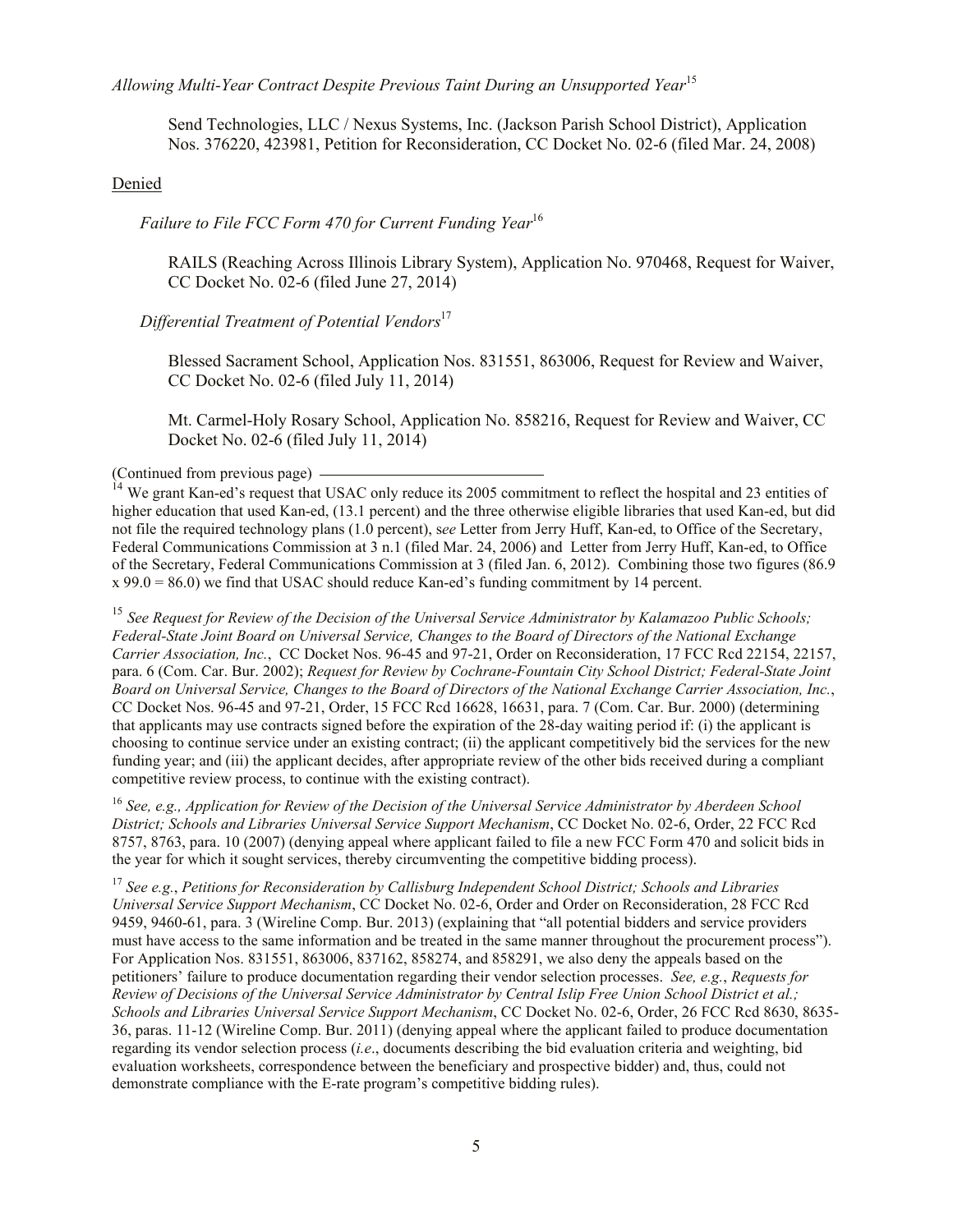St. Aloysius School, Application Nos. 837162, 858274, Request for Review and Waiver, CC Docket No. 02-6 (filed July 11, 2014)

St. Ann School, Application Nos. 858098, 860715, Request for Review and Waiver, CC Docket No. 02-6 (filed July 11, 2014)

St. Mark the Evangelist School, Application No. 858291, Request for Review and Waiver, CC Docket No. 02-6 (filed July 11, 2014)

*Failure to Maintain and Provide Copies of Bids or Other Documentation in Support of Bid Evaluation Process*<sup>18</sup>

St. Anthony School, Application Nos. 837212, 868057, Request for Review and Waiver, CC Docket No. 02-6 (filed July 11, 2014)

St. Brigid School, Application Nos. 828062, 859000, 868933, Request for Review and Waiver, CC Docket No. 02-6 (filed July 11, 2014)

St. Jude School, Application No. 828179, Request for Review and Waiver, CC Docket No. 02-6 (filed July 11, 2014)

St. Nicholas Tolentine School, Application Nos. 858249, 829699, Request for Review and Waiver, CC Docket No. 02-6 (filed July 11, 2014)

*Untimely Filed Request for Review*<sup>19</sup>

l

Andalusia School, Application No. 922246, Request for Waiver, CC Docket No. 02-6 (filed Mar. 6, 2015)

Biblioteca Abelardo Diaz Alfaro, Application No. 807387, Request for Review and Waiver, CC Docket No. 02-6 (filed Oct. 15, 2014)

Blue Ridge School District, Application No. 975318, Request for Waiver, CC Docket No. 02-6 (filed Mar. 6, 2015)

<sup>18</sup> *See, e.g.*, *Requests for Review of Decisions of the Universal Service Administrator by Central Islip Free Union School District et al.; Schools and Libraries Universal Service Support Mechanism*, CC Docket No. 02-6, Order, 26 FCC Rcd 8630, 8635-36, paras. 11-12 (Wireline Comp. Bur. 2011) (denying appeal where the applicant failed to produce documentation regarding its vendor selection process and, thus, could not demonstrate compliance with the E-rate program's competitive bidding rules).

<sup>19</sup> *See, e.g.*, *Requests for Review of Decisions of the Universal Service Administrator by Agra Public Schools I-134 et al.; Schools and Libraries Universal Service Support Mechanism,* CC Docket No. 02-6, Order, 25 FCC Rcd 5684 (Wireline Comp. Bur. 2010); *Requests for Waiver or Review of Decisions of the Universal Service Administrator by Bound Brook School District et al.; Schools and Libraries Universal Service Support Mechanism*, CC Docket No. 02-6, Order, 29 FCC Rcd 5823 (Wireline Comp. Bur. 2014) (denying appeals on the grounds that the petitioners failed to submit their appeals either to the Commission or to USAC within 60 days, as required by the Commission's rules, and did not show special circumstances necessary for the Commission to waive the deadline). We remind applicants that pursuant to the *E-rate Modernization Order*, USAC decisions must be appealed in the first instance to USAC. *See E-rate Modernization Order*, 29 FCC Rcd at 8970-71, para. 250.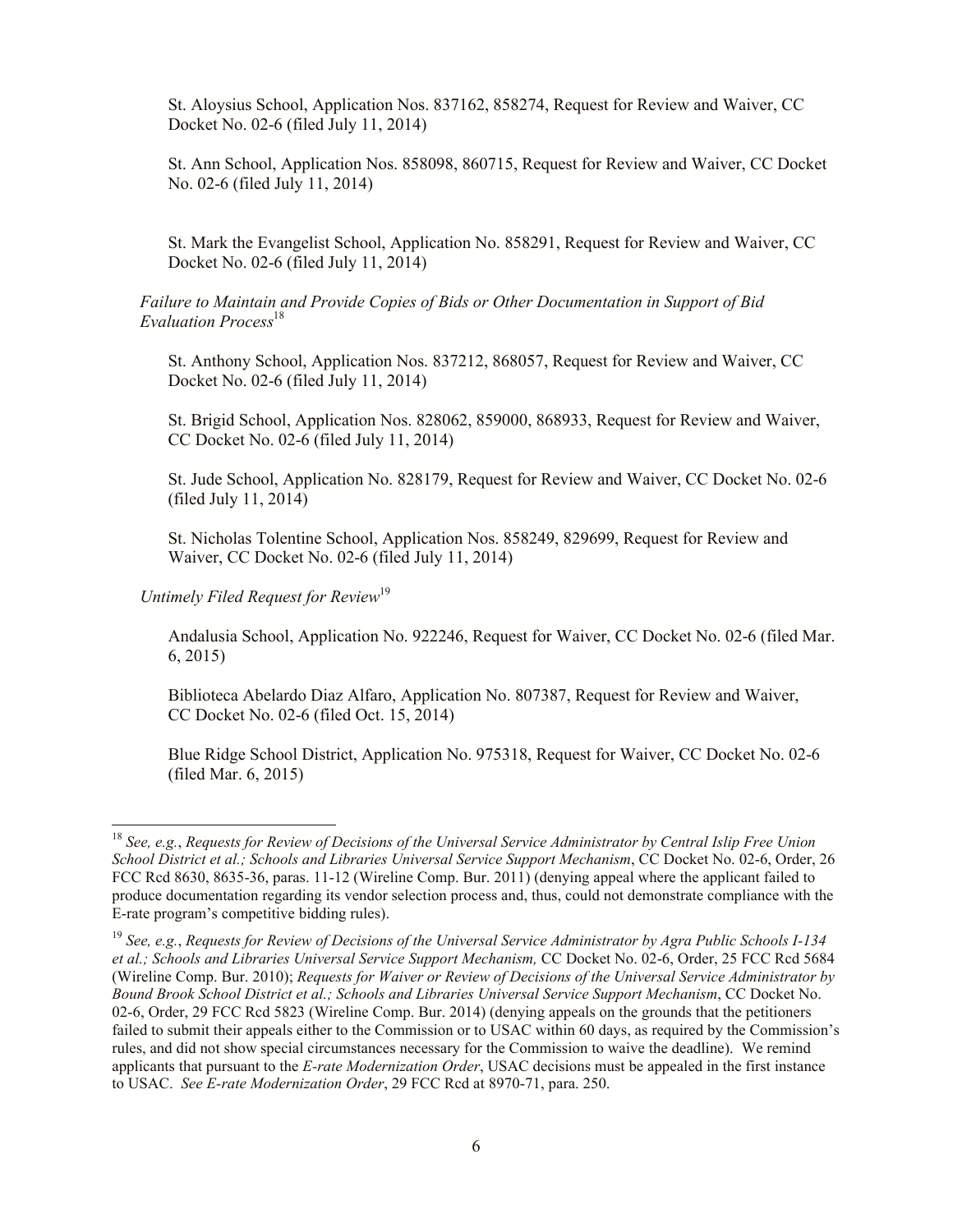KanOkla Networks (Braman Independent School District 1-18), Application No. 825935, Request for Waiver, CC Docket No. 02-6 (filed Feb. 18, 2015)

Cape Coral Charter Schools Authority, Application No. 981369, Request for Waiver, CC Docket No. 02-6 (filed Feb. 23, 2015)

Colonial School District, Application No. 964562, Request for Waiver, CC Docket No. 02-6 (filed Feb. 12, 2015)

Del Norte County Office of Education, Application No. 815306, Request for Waiver, CC Docket No. 02-6 (filed Mar. 6, 2015)

Fresco Academy for Civic and Entrepreneurial Leadership, Application No. 929101, Request for Waiver, CC Docket No. 02-6 (filed Feb. 18, 2015)

Harvey School District 152, Application No. 964804, Request for Waiver, CC Docket No. 02-6 (filed Feb. 9, 2015)

Mauston School District, Application No. 933016, Request for Waiver, CC Docket No. 02-6 (filed Mar. 6, 2015)

Mountainair Public School District, Application No. 915206, Request for Waiver, CC Docket No. 02-6 (filed Mar. 6, 2015)

Nativity Catholic School, Application No. 992109, Request for Waiver, CC Docket No. 02-6 (filed Jan. 13, 2015)

Papillion-La Vista School District, Application No. 897395, Request for Waiver, CC Docket No. 02-6 (filed Mar. 6, 2015)

Santa Paula Elementary School District, Application No. 862544, Request for Waiver, CC Docket No. 02-6 (filed Mar. 4, 2014)

Selkirk School District, Application No. 932309, Request for Waiver, CC Docket No. 02-6 (filed Mar. 6, 2015)

Sequim School District 323, Application No. 865515, Request for Waiver, CC Docket No. 02-6 (filed Mar. 6, 2015)

Sigourney Community School District, Application No. 988111, Request for Waiver, CC Docket No. 02-6 (filed Mar. 6, 2015)

St. Louis Covenant School, Application No. 992090, Request for Waiver, CC Docket No. 02-6 (filed Jan. 13, 2015)

The Next Step Public Charter School, Application No. 982674, Request for Waiver, CC Docket No. 02-6 (filed Mar. 9, 2015)

Unity Lutheran Christian Elementary School, Application Nos. 989946, 991958, Request for Waiver, CC Docket No. 02-6 (filed Mar. 6, 2015)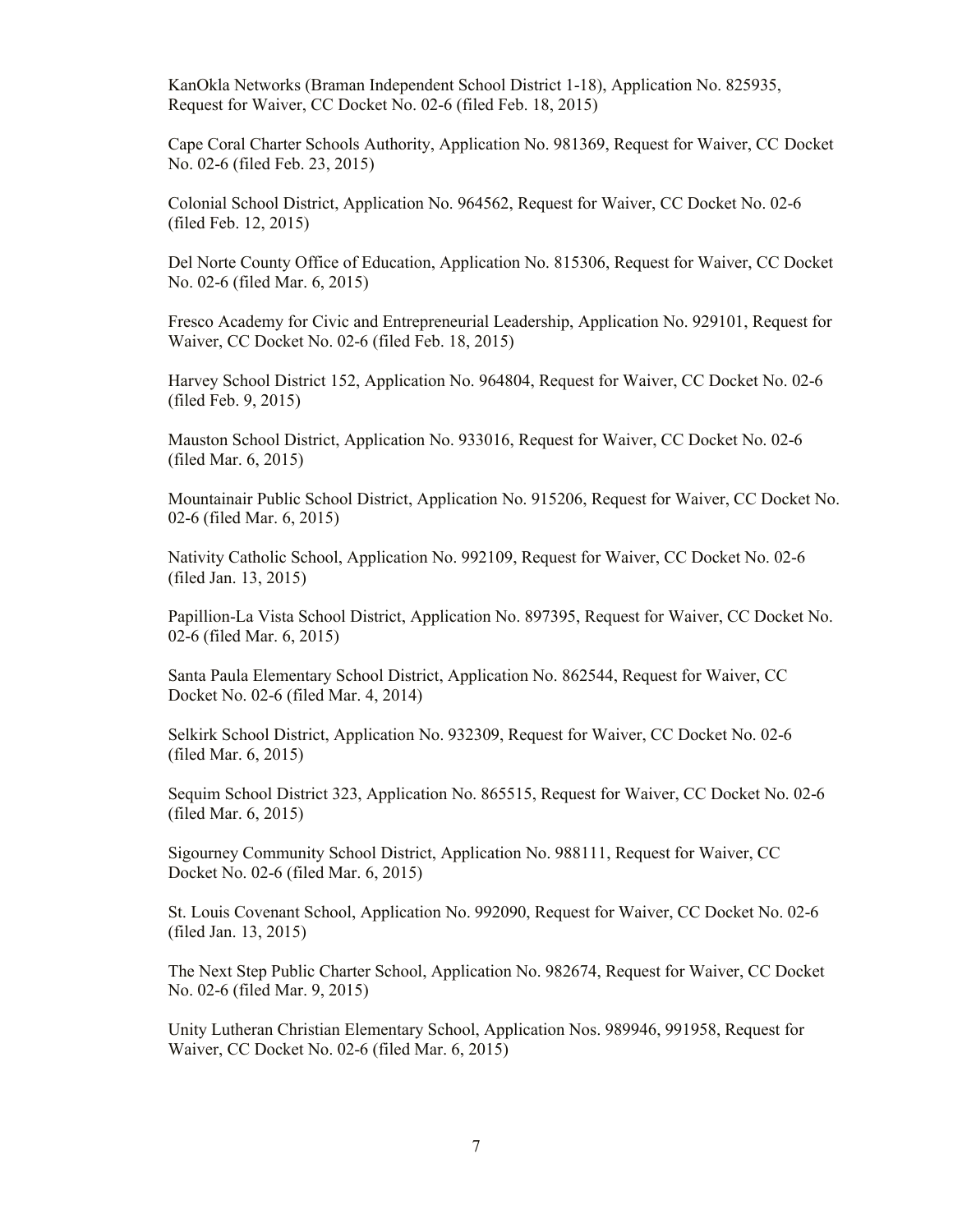### *No Basis for Reconsideration*<sup>20</sup>

Friendship Public Charter Schools, Application No. 573474, Petition for Reconsideration, CC Docket No. 02-6 (filed Apr. 20, 2012)

Pope John Paul II Catholic School, Application No. 822024, Petition for Reconsideration, CC Docket No. 02-6 (filed Feb. 27, 2015)

### *Priority Two Funding Requests in Excess of the E-rate Cap*<sup>21</sup>

East Orange Child Development Corp., Application No. 931394, Request for Review, CC Docket No. 02-6 (filed Jul. 8, 2014)

Los Angeles Unified School District, Application Nos. 878119, 878214, 878231, 878296, 878618, 878642, 878808, 878810, Request for Review, CC Docket No. 02-6 (filed May 2, 2014)

### *Discount Calculation*<sup>22</sup>

l

Richmond City Library, Application No. 940708, Request for Review, CC Docket No. 02-6 (filed Sept. 17, 2014)

# *Urban/Rural Classification*<sup>23</sup>

Columbia-Brazoria Independent School District, Application Nos. 599045, 663979, 727182, 795736, 859264, Request for Review or Waiver, CC Docket No. 02-6 (filed Nov. 12, 2013)

<sup>22</sup> *See Requests for Waiver and Review of Decisions of the Universal Service Administrator by Enterprise City Schools et al*.; *Schools and Libraries Universal Service Support Mechanism*, CC Docket No. 02-6, Order, 29 FCC Rcd (Wireline Comp. Bur. 2012) (finding that the applicants did not provide sufficient documentation to support their requested discount rate).

<sup>&</sup>lt;sup>20</sup> See, e.g., Requests for Waiver and Review of Decisions of the Universal Service Administrator by Allan Shivers *Library et al.; Schools and Libraries Universal Service Support Mechanism*, CC Docket No. 02-6, Order, 29 FCC Rcd 10356 (Wireline Comp. Bur. 2014) (denying petitions for reconsideration that fail to identify any material error, omission, or reason warranting reconsideration, and rely on arguments that have been fully considered and rejected by the Bureau within the same proceeding).

<sup>21</sup> *See Requests for Review of Decisions of the Universal Service Administrator by Green Tree School, Systems Development Integration, LLC (Virgin Island Department of Education), Three Stages; Schools and Libraries Universal Service Support Mechanism*, CC Docket No. 02-6, Order, 29 FCC Rcd 9294, 9295, para. 2 (Wireline Comp. Bur. 2014) (affirming USAC denials of all funding year 2013 priority two funding requests); *see also* 47 C.F.R. § 54.507(g)(1)(i); USAC, *Schools and Libraries Program, 2/27/14 - Update on Priority 2 Commitments for FY 2013*, www.usac.org/sl/tools/news/news-archive.aspx (last visited Mar. 27, 2015).

<sup>23</sup> *See Requests for Waiver and Review of Decisions of the Universal Service Administrator by Falcon School District 49 et al*.; *Schools and Libraries Universal Service Support Mechanism*, CC Docket No. 02-6, Order, 27 FCC Rcd 2375, 2375-76, para. 1 (Wireline Comp. Bur. 2012) (upholding USAC determination that applicants were not located in a rural area based on E-rate program rules and finding no special circumstances existed to justify a waiver); s*ee also Request for Waiver by Elgin Independent School District; Federal-State Joint Board on Universal Service; Changes to the Board of Directors of the National Exchange Carrier Association, Inc.*, CC Docket Nos. 96- 45 and 97-2, Order, 16 FCC Rcd 15895, 15896, para. 5 (Com. Car. Bur. 2001) (finding that the obligation is on applicants to comply with program rules and procedures).